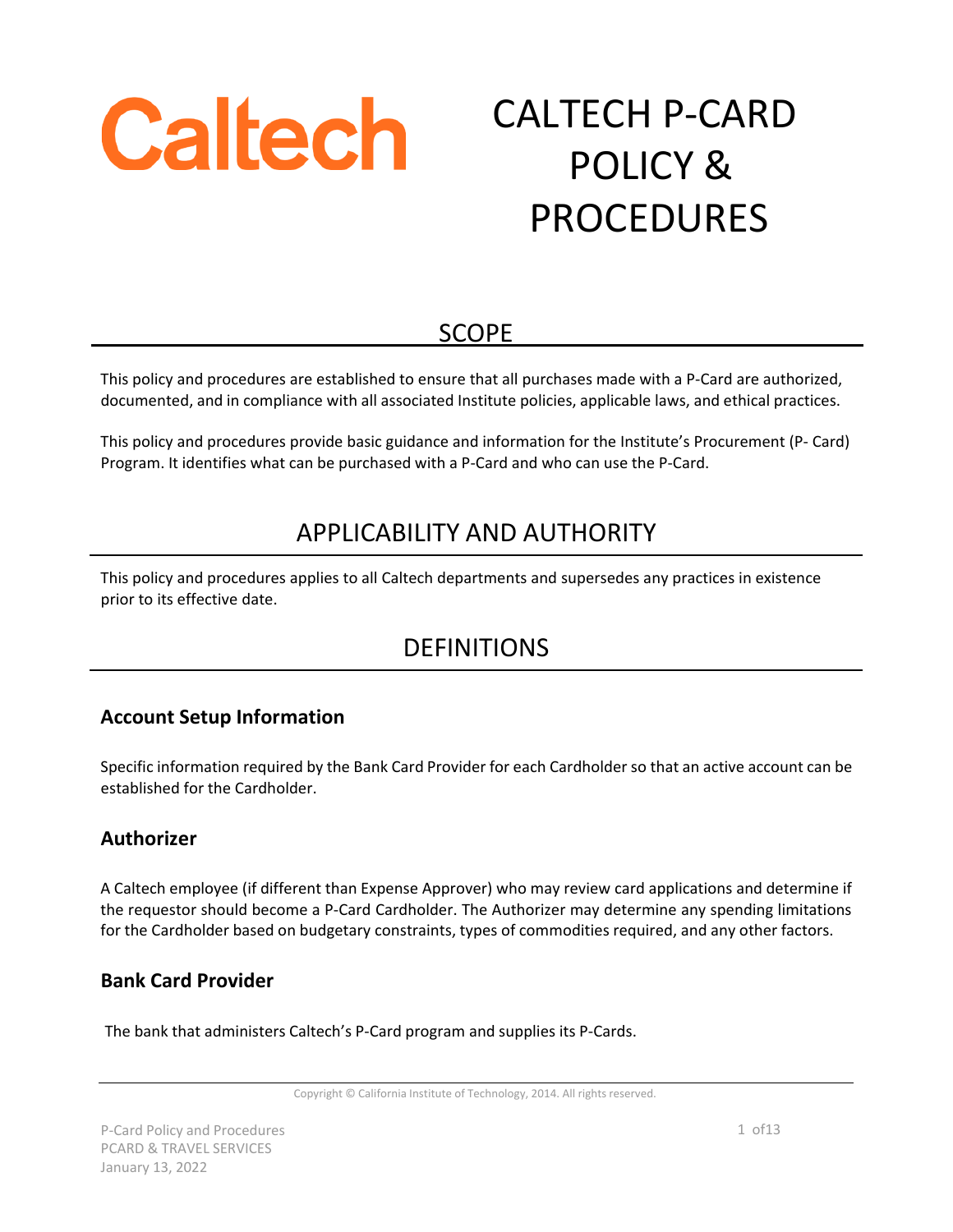## **Billing Cycle**

The period of time between billings. Caltech's P-Card cycle starts on the 16<sup>th</sup> of the month and ends on the 15<sup>th</sup> of the next month.

## **Capital Equipment**

Equipment exceeding \$5,000 in cost and as described in Caltech restrictions section. The purchase of property items will not be allowed, unless specifically authorized in advance by Caltech Property Services and the P-Card Office.

## **Cardholder**

The fully trained, certified, and authorized Caltech employee or student who has been granted the use of a credit card through a written delegation of authority. The P-Card bears the employees name and can be used only by this individual for official Caltech purchases in compliance with applicable policies and procedures.

## **CardQuest**

Caltech's cloud-based travel and expense management system where Cardholders and Delegates create and submit expense reports and manage credit card transactions and receipts.

## **Delegate**

Prepares expense reports on behalf of someone else. A Cardholder may have more than one Delegate.

## **Discrepancy**

Issues that need to be resolved with the merchant such as an incomplete shipment, an item that had to be returned, or some other problem.

## **Dispute**

Condition of purchase resulting when P-Card purchased items are found defective or faulty and the merchant refuses to replace or correct the problem. A dispute may also arise when the billing information is incorrect or questioned. A credit will be issued to the Cardholder's account for the amount questioned. (See Disputes section for more information)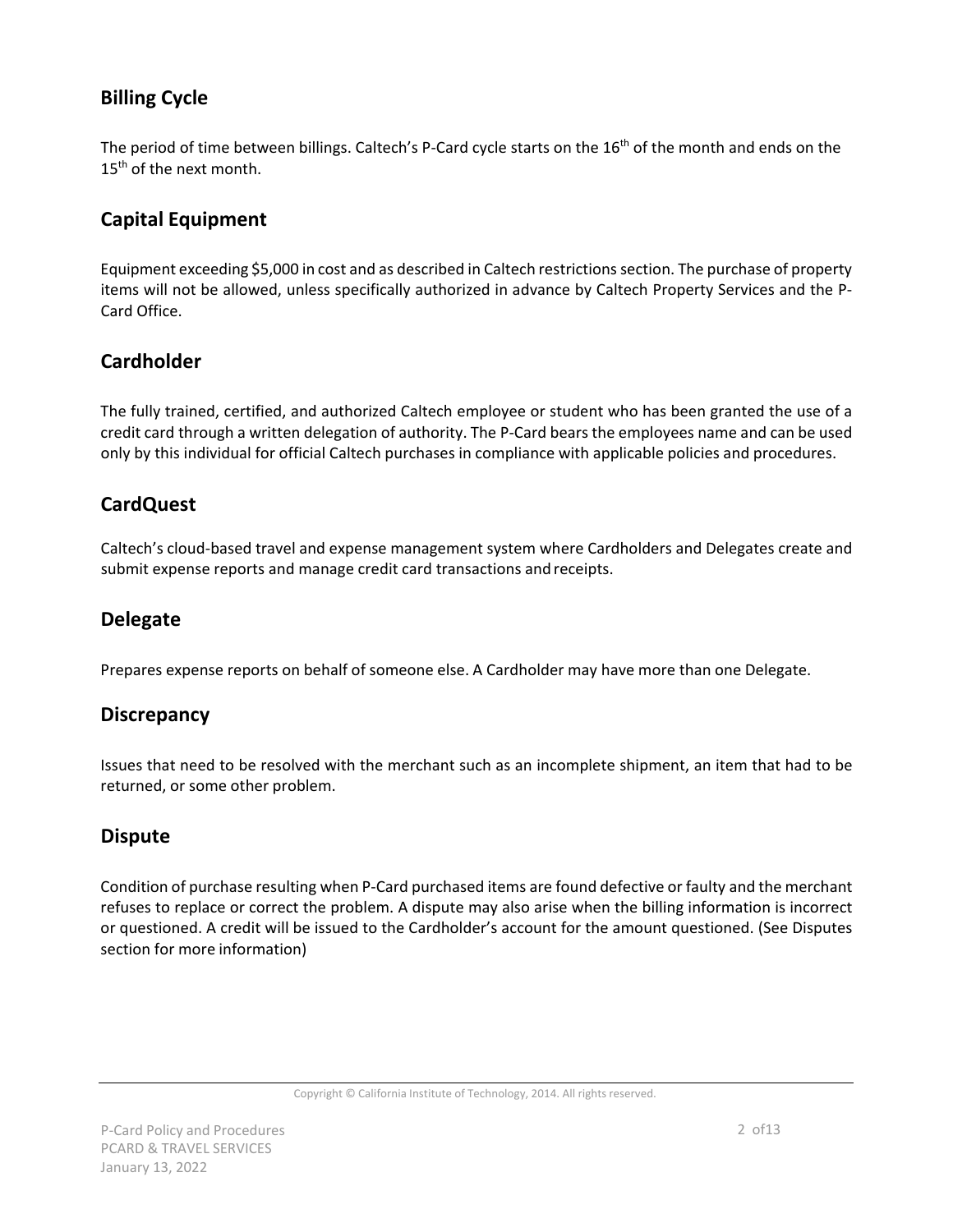## **Expense Approver**

The Expense Approver is a Caltech employee who has knowledge of, and or is responsible for the funds being expended. A Cardholder cannot be his/her own Expense Approver. The Expense Approver is responsible for reviewing the Cardholder's card activity to ensure purchases are applied to the appropriate accounts.

## **Merchant Category Code**

Codes developed by and customized to each user's specific requirements that, during the authorization process, will alert the Bank Card Provider to purchases that shall be prohibited.

## **Merchant Type Code**

The Bank Card Provider will categorize each merchant according to the type of business in which the merchant is engaged and the kinds of goods and services provided. Merchants are listed by Standard Industrial Classification (SIC) Code. These codes will be used as an activity type code on an individual's P- Card to flag those merchants who provide services that are not authorized for that Cardholder.

## **Monthly Limit**

The spending limit imposed on a Cardholder's cumulative purchases in a given 30-day cycle, starting on the 16th and ending on the 15th of the following month. This limit will be established for each Cardholder as approved by their Expense Approver/Authorizer and the P-Card Administrator.

## **P-Card Administrator**

Serves as the focal point for coordination of the card applications, issuance and destruction of cards, establishment of reports, and administrative training. This individual also serves as the liaison between the CardQuest, Caltech, and the Bank Card Provider. He/she oversees the P-Card Program and establishes guidelines. Requests for changes to dollar limitations or authorized merchant codes can only be submitted to the Bank Card Provider by the P-Card Administrator. The Administrator will also act asthe dispute coordinator between the Cardholder and the merchant when a disputed item or invoice cannot be handled by the two parties. The P-Card Administrator shall enforce the provisions of these internal procedures and initiate administrative and disciplinary procedures for misuse of the card as mandated by procedures.

## **Single Purchase Limit**

A single purchase dollar limit shall be assigned to each Cardholder. The single purchase limit for a basic card is \$3,500.00. A Division/Department may decide to assign a lower or higher level. A single purchase may include multiple line items and is the total of these items purchased at one time at one merchant location.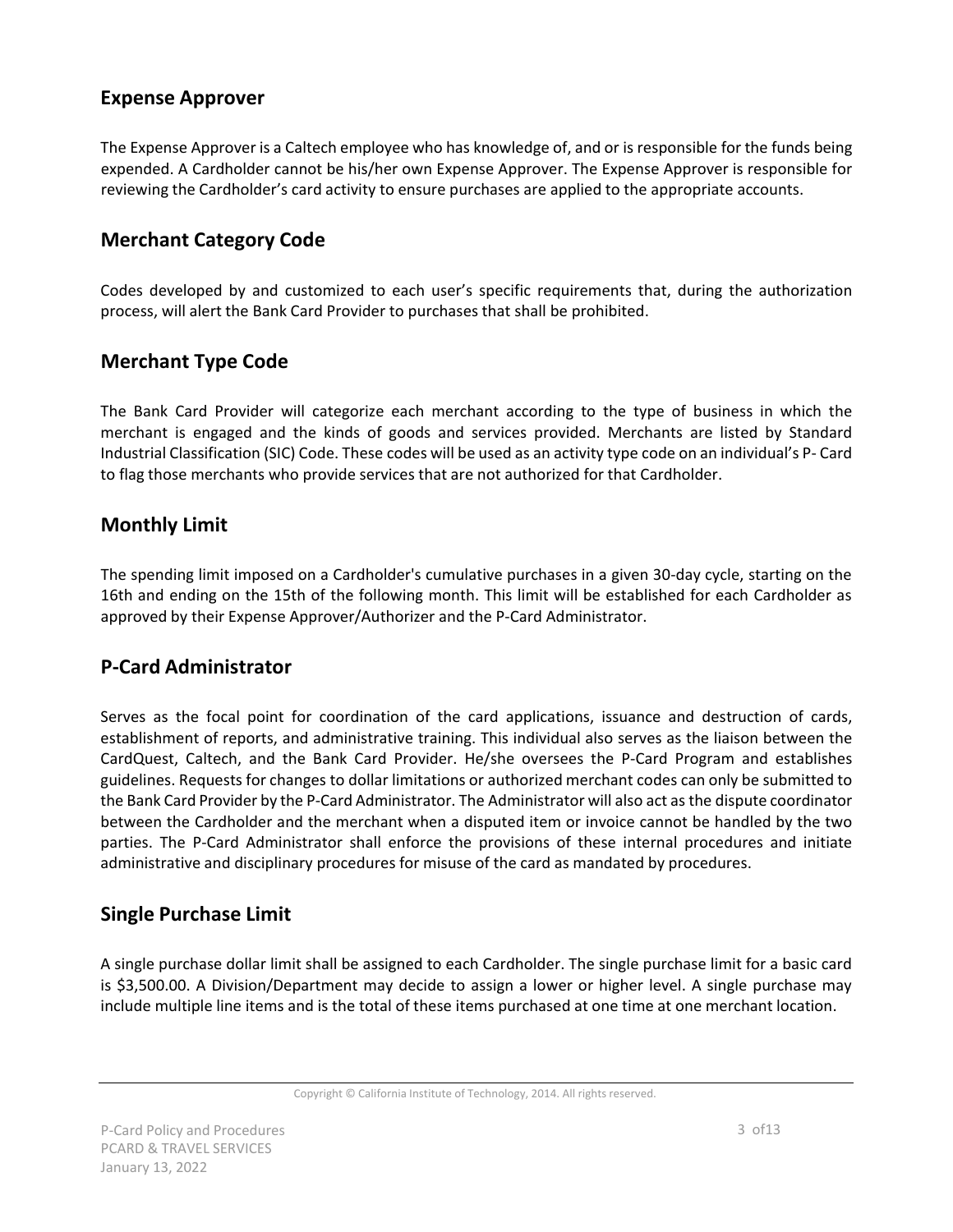## **Statement of Disputed Item (Online)**

Disputes against the monthly statement for defective or wrong material, unrecognizable charges, or other outstanding issues, may be disputed though the Bank Card Provider's online application. Please contact a P-Card Administrator for assistance.

## **Tax exemption**

Some P-Card purchases may be exempt from state and local taxes, in accordance with state law for direct government contract purchases. Contact the P-Card Administrator to determine if the purchase is tax exempt.

## POLICY DETAILS

#### **General Overview**

The P-Card Program will allow users to electronically record and pay for low dollar value items. Some typical examples of P-Card acquisitions include books, subscriptions, office supplies, lab supplies and chemicals, and off campus copying services. Many items that are processed today using invoice attached purchase requisitions, payment requests, petty cash disbursements, and spot buy purchase requisitions are candidates for P-Card use. The P-Card will be accepted by merchants who take Visa as payment for purchases.

#### **Card Types, Limits and Eligibility for Issuance**

| <b>Card Type/Purpose</b>                                                                                                                                                         | <b>Limits</b>                         | <b>Eligibility Criteria</b>                                                                                                                                             |
|----------------------------------------------------------------------------------------------------------------------------------------------------------------------------------|---------------------------------------|-------------------------------------------------------------------------------------------------------------------------------------------------------------------------|
| <b>Basic Chip/Pin P-Card (goods and</b><br>services only)<br>Issued to Cardholders for small<br>dollar purchases of goods/services<br>necessary to conduct Institute<br>business | \$3,500/transaction<br>\$15,000/cycle | Issued to a Caltech employee/student<br>٠<br>Must attend training<br>$\bullet$<br>Submit application which includes<br>$\bullet$<br><b>Expense Approver information</b> |
| <b>Chip/Pin Card with Travel</b><br>Issued to Cardholders that travel for \$20,000/cycle<br>the procurement of goods/services<br>and travel expenses.                            | \$5,000/transaction                   | Issued to a Caltech employee/student<br>٠<br>Must attend training<br>٠<br>Submit application which includes<br>$\bullet$<br><b>Expense Approver information</b>         |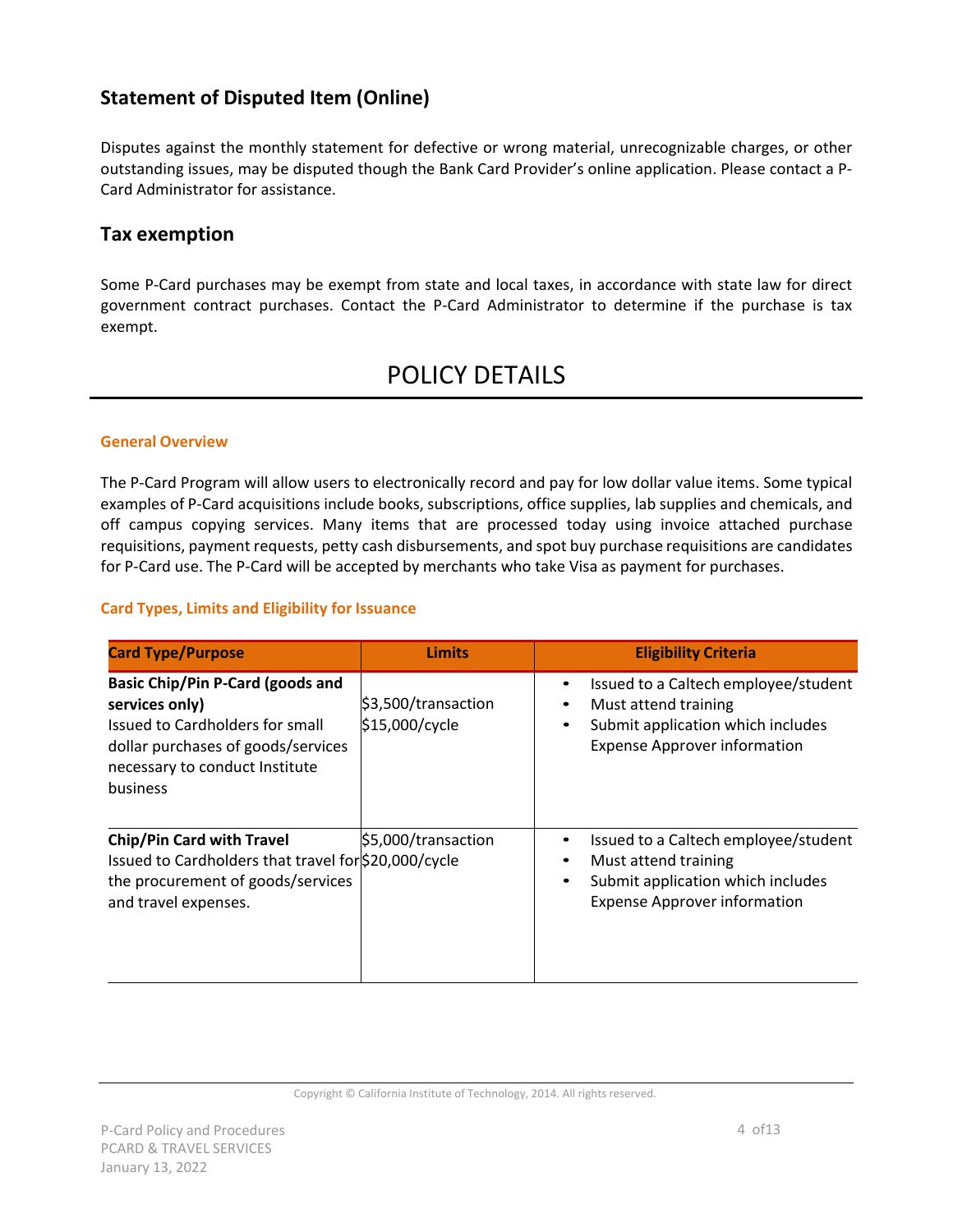| <b>Card Type/Purpose</b>                                                                                                                                                                   | <b>Limits</b>                                          | <b>Eligibility Criteria</b>                                                                                                                       |
|--------------------------------------------------------------------------------------------------------------------------------------------------------------------------------------------|--------------------------------------------------------|---------------------------------------------------------------------------------------------------------------------------------------------------|
| <b>Declining Balance Card (students</b><br>only)<br>A card issued with a pre-set spend<br>limit allowing students to make<br>purchases. The purchases will be<br>reconciled by a Delegate. | Based upon the needs<br>of the<br>Division/Department. | Issued to a Caltech student<br>Must have a Delegate<br>٠<br>Submit application which includes<br>$\bullet$<br><b>Expense Approver information</b> |
| <b>Low Limit Card</b><br>A card issued to an individual or<br>Division/Department with a low<br>monthly limit. Department cards<br>will be tied to an existing<br>Cardholder.              | Based upon the needs<br>of the<br>Division/Department. | Issued to an individual or<br>Division/Department<br>Submit application which includes<br>$\bullet$<br><b>Expense Approver information</b>        |

#### **Procurement Card Eligibility**

To become a Cardholder, you must be an employee (either part time or full time) of the Institute or a student and be a person who makes purchases on behalf of the Division/Department. A Cardholder must have prior approval from their Division/Department or supervisor before obtaining a P-Card. Visiting Associates, External Affiliates, Volunteers, and Guests cannot receive a P-Card.

#### **Procurement Card Restrictions**

All purchases must be for the use and benefit of the Institute. No personal purchases are allowed, regardless of intent to reimburse the Institute.

The following is a list of items that are either not permitted on the P-Card or have some restrictions:

| <b>Item</b>                       | <b>Explanation</b>                                                                                                                                                                              |
|-----------------------------------|-------------------------------------------------------------------------------------------------------------------------------------------------------------------------------------------------|
| Animals                           | Per federal and state law, all animal purchases must be processed through OLAR.                                                                                                                 |
| Caltech SmartCash                 | Caltech SmartCash purchases are prohibited.                                                                                                                                                     |
| <i>*</i> Capitalized<br>Equipment | Capital equipment is any Caltech owned equipment with a unit cost of \$5,000 or<br>more and with a useful life of 1 year or more; OR any government owned equipment<br>regardless of cost.      |
|                                   | Controlled Substances  Per federal and state law, controlled substances must be logged and checked by a<br>control point within Caltech. The purchase order process ensures these checks occur. |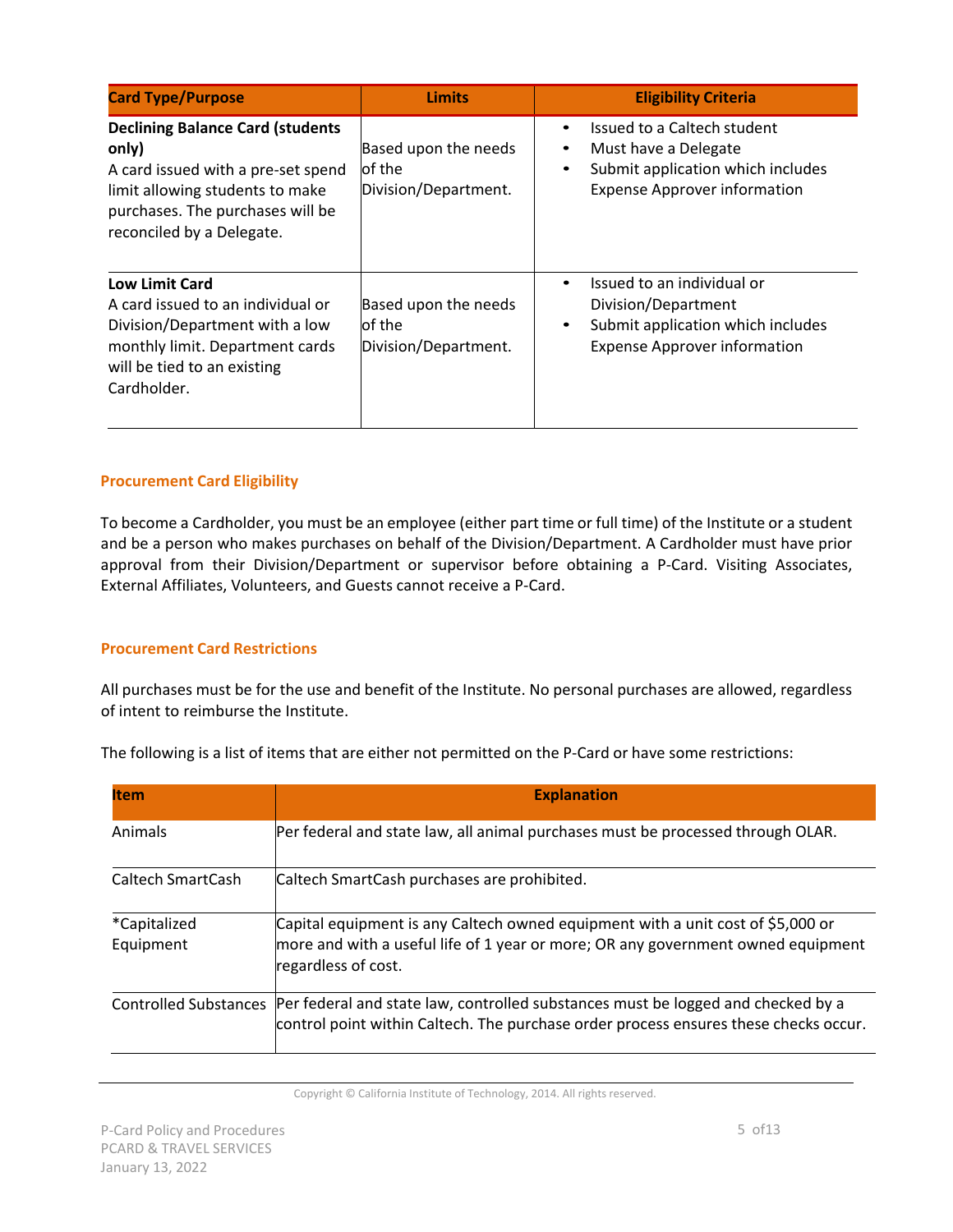| <b>Item</b>                                       | <b>Explanation</b>                                                                                                                                                                                                                                                                                                          |
|---------------------------------------------------|-----------------------------------------------------------------------------------------------------------------------------------------------------------------------------------------------------------------------------------------------------------------------------------------------------------------------------|
| Donations                                         | Donations cannot be submitted on a P-Card. Donations must first be approved by the<br>Division Chair and Controller and if approved must be submitted on a Payment<br>Request                                                                                                                                               |
| Gift Cards & Tangible<br>Gifts                    | The Payroll Office will be notified of all gift card and tangible gift purchases given to<br>Caltech students and employees. Per IRS Publication 15-B: Cash and cash equivalent<br>items provided by the employer are included as income. Gift cards and tangible gift<br>purchases must be reconciled as Other Gift Awards |
| Rentals                                           | Leases and Long-Term Payment via P-Card for short term rentals of space or equipment of less than a year<br>are permitted if a formal agreement has been negotiated by a Purchasing Services<br>representative.                                                                                                             |
| Use                                               | Purchases of Personal These are considered fraudulent transactions and are not permitted. Please contact<br>the P-Card Office immediately for reconciliation/reimbursement instructions.                                                                                                                                    |
| Radioactive materials                             | Per federal and state law, radioactive material must be logged and checked by a<br>control point within Caltech. The purchase order process ensures these checks occur.                                                                                                                                                     |
| **Justification for<br>purchases over<br>\$10,000 | Any purchase of goods exceeding \$10,000 requires either a Procurement Summary<br>Justification or a Competitive bid to be attached. This is in adherence to Caltech's<br>Purchasing Goods and Services Policy 2.5                                                                                                          |
| Splitting of charges                              | Splitting of transactions to circumvent the individual transaction limit is not<br>permitted.                                                                                                                                                                                                                               |
| <b>Venmo Transactions</b>                         | Venmo purchases are prohibited.                                                                                                                                                                                                                                                                                             |
| Expenses                                          | Relocation and Moving Employee relocations are income tax reportable and may be subject to reporting by<br>Payroll. As such, payments made to a 3 <sup>rd</sup> party moving company must be approved by<br>HR, and be submitted on a Payment Request.                                                                      |
|                                                   | Weapons/Ammunition Due to registration laws, these should not be purchased via a P-Card.                                                                                                                                                                                                                                    |

\*Capital Equipment Exemption: All LIGO and IPAC employees are exempt from the capital equipment purchase restriction as listed in the above matrix. LIGO and IPAC employees who wish to procure capital equipment must formally request an increase in their single purchase limit equal to or greater than the total cost of the capital equipment.

• LIGO employees must submit the following documents in CardQuest in order to purchase equipment: Procurement justification, GSA screening, and confirmation from a LIGO Property Manager.

\*\*Transactions over \$10,000 require either a Procurement Summary Justification or a Competitive Bid in addition to the supporting documentation. The following purchases are exempt: catering services, meetings & conferences, utilities, and subscriptions.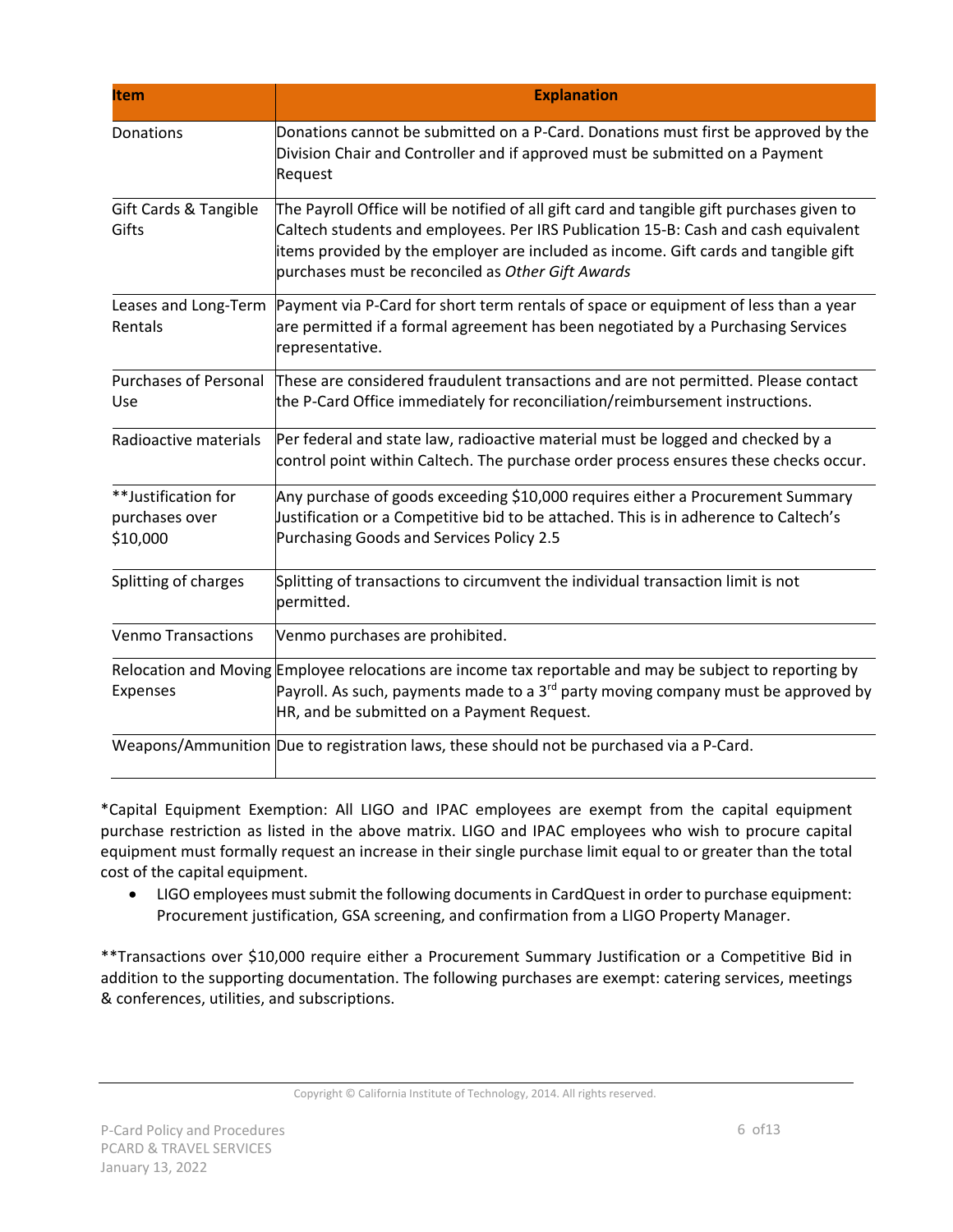#### **Conduct and Consequences**

#### **User conduct**

All purchases made with a P-Card must be for official Institute business only. Personal use is strictly prohibited.

#### **Consequences of Misconduct**

P-Card misuse will not be tolerated. Disciplinary action for inappropriate use of the card will be taken. Expense Approvers and Associate Director or Purchasing will be notified immediately, by the P-Card Office, if misconduct is suspected.

Intentional personal or fraudulent use of a P-Card will result in immediate revocation of the card and may result in corrective action up to and including termination. In addition, the Institute will seek restitution for any inappropriate charge.

#### **Roles**

#### **Cardholder**

A Cardholder must meet the following criteria:

- Be an employee (either part time or full time) or a student at the California Institute ofTechnology.
- Be a person who makes purchases on behalf of the Division/Department.
- Must attend P-Card training, read, and agree to abide by this policy and procedures, and submit forms accepting terms of use.

The Cardholder is the only person who may make purchases using his/her purchasing card, as required by law and Caltech policy. The person whose name appears on the card (Cardholder) is responsible for:

- Protecting the card and is accountable for all purchases made using the card number.
- Verifying the items have been received and inspecting the items for conformance to theorder.
- Obtaining the required documentation for purposes of justifying the expenditure and reconciling the billing statement.
- Reconciling transactions by submitting expense reports within CardQuest.\*

The Cardholder must sign the Caltech P-Card forms, which specifies that they will protect the card and adhere to this policy and procedures.

The Cardholder is required to certify that he/she has read and understands this policy and procedures on the appropriate use and handling of the Caltech P-Card and agrees to comply with the conditions for P-Card use.

The Cardholder acknowledges that failure to comply with this policy and procedures may result in the withdrawal of the privilege of using the Caltech P-Card. If the Cardholder commits purposeful fraudulent or negligent behavior regarding the proper use or protection of the card, it will be considered serious misconduct and may result in disciplinary action.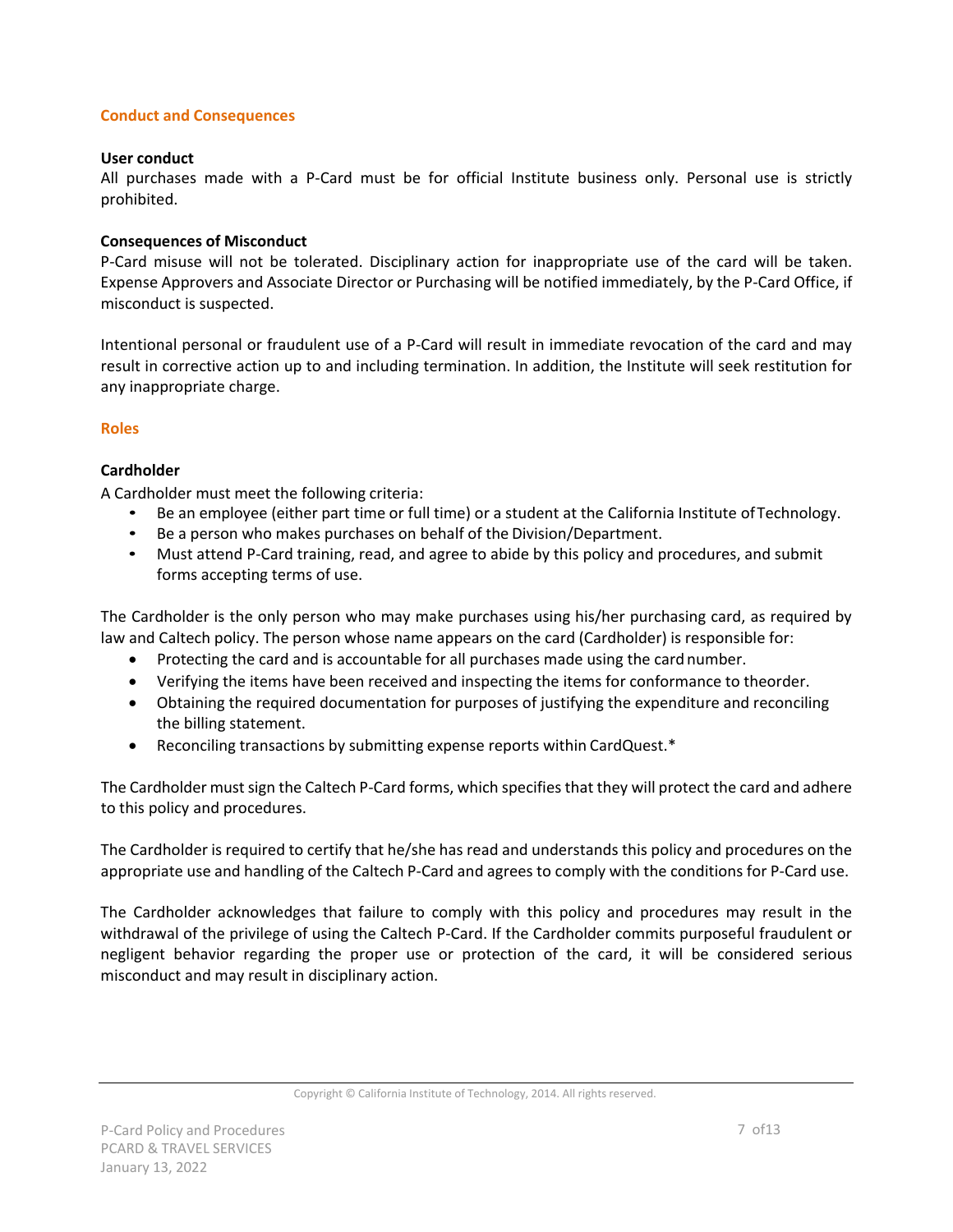Prior to reconciliation, the Cardholder will verify that all charges are correct, receipts are attached, and resolve any problems with the merchant. After reconciliation is complete, the expense report, along with all receipts, will be electronically routed to an Expense Approver.

\*Exception: If a Cardholder is a faculty member, he/she may delegate the right to "submit" (certify via an electronic agreement) expense reports to a named individual. Please contact the P-Card office for the certification form.

#### *Reconciliation Violation*

Not performing the prescribed monthly reconciliation by the designated date and time (as noted in the automated messages or company message screen in the CardQuest system) is a reconciliation violation.

Late reconciliations, not allocating outstanding travel expenses (past 60 days), and not submitting travel reports in a timely manner may result in some or all of the following actions:

- Notice to Authorizer
- Retraining
- Suspension of P-Card (until reports are submitted and approved)
- P-Card revocation

#### *Card Security*

- The P-Card must always be stored in a secure place.
- Personnel with access to a P-Card or any documentation showing a P-Card account number must protect the card number from fraud or any other inappropriate use.
- All P-Cards should be immediately cancelled if a Cardholder terminates employment, transfers to another department, or assumes different duties that do not require use of theP-Card.
- Cardholder must immediately contact the Bank Card Provider if a P-Card is lost, stolen, or fraudulent activity is detected.
- Cardholder must dispute any questionable charge with the merchant and Bank Card Provider within 60 days of the transaction date. (For complete dispute process please see dispute section.)

#### **Delegate/Cardholder**

NOTE: A Cardholder may be the Delegate for his/her own card. A Delegate does not have to be a Cardholder.

The Delegate must meet the following criteria:

- Be an employee (either part time or full time) of the California Institute of Technology.
- Must attend P-Card training, read, and agree to abide by this policy and procedures.

The Cardholders/Delegates within each Division/Department are responsible for the integrity and accuracy of their P-Card purchases. The Cardholders/Delegate within each Division/Department are responsible for maintaining adequate records to document what specific goods or services were purchased and the business purpose served by each purchase.

Divisions/Departments may establish their own additional internal control procedures, as they deem appropriate.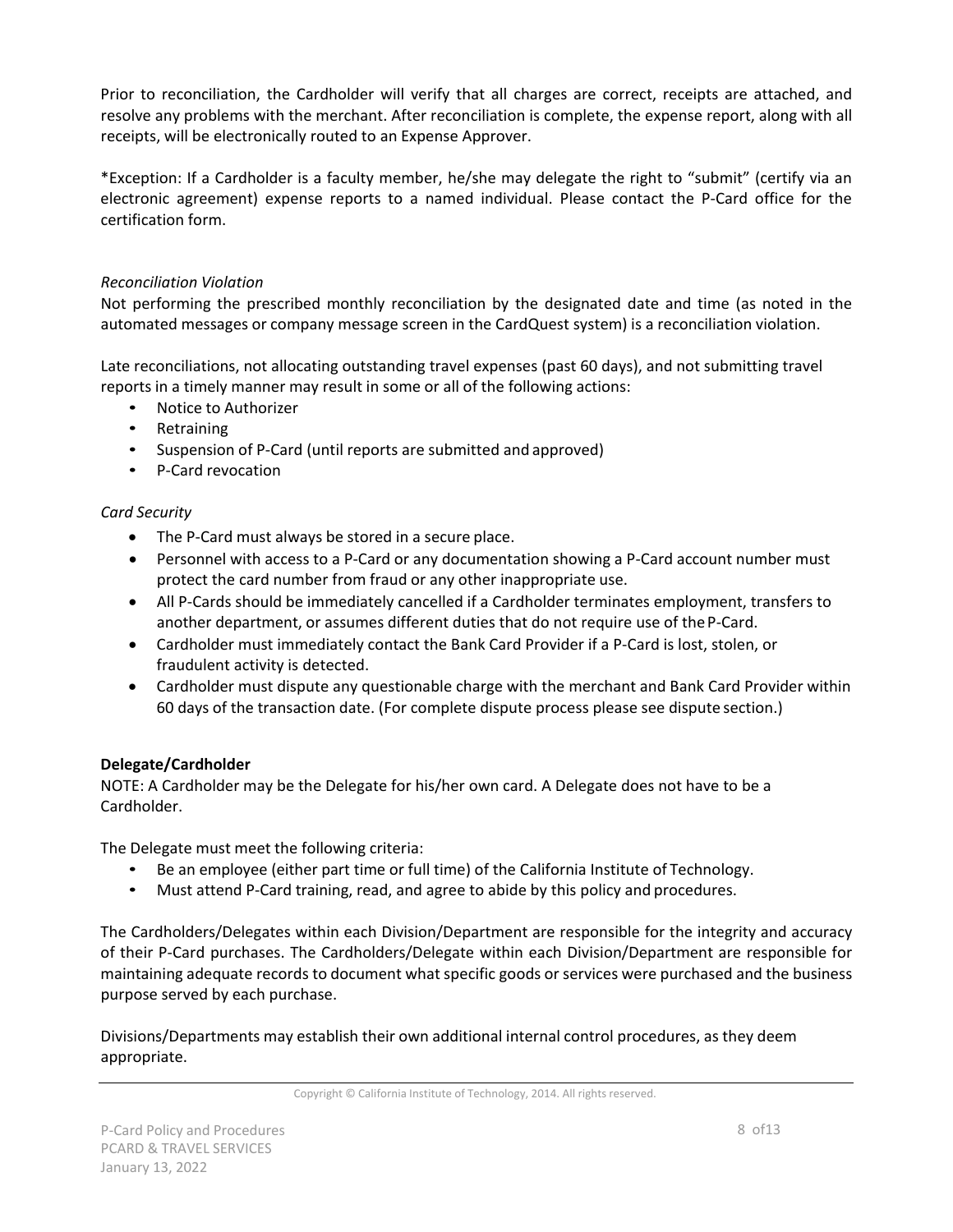The Delegate will be the Cardholder or someone designated by the Cardholder. However, the Delegate may not charge on behalf of the Cardholder. A designated Delegate may retain the Cardholder's documentation for the purposes of reconciling against the billing statement (electronic). He/she will assist the Cardholder in resolution of problems or questions regarding the charges.

#### **Expense Approver**

The Expense Approver must meet the following criteria:

- Be an employee (either part time or full time) of the California Institute of Technology
- Have knowledge of, and responsible for, the accounts used.
- Review all receipts for accuracy and compliance with this policy and procedures.

The Expense Approver may review card applications and determine if the requestor should become a P- Card Cardholder. The Expense Approver may determine any spending limitations for the Cardholder based on budgetary constraints, types of commodities required, and any other factors. He/she will review the report for accuracy of the accounts to which charges are applied. He/she will electronically approve the report, concurring with the accounting distribution.

Please Note: The Expense Approver is also responsible for the proper use of the credit card, to ensure that charges are posted to the appropriate accounts, and to maintain proper record keeping for all card transactions.

#### **Authorizer**

The Authorizer (if different than Expense Approver) may review card applications and determine if the requestor should become a P-Card Cardholder. The Authorizer may determine any spending limitations for the Cardholder based on budgetary constraints, types of commodities required, and any other factors.

#### **Program Overview**

Each P-Card is issued to a named individual. All transactions are approved or declined at the point of sale instantaneously, based on the limits assigned to the Cardholder. These limits may be different for each Cardholder, based on the individual Cardholder's profile. A change limit form is required to be filled out by the Cardholder and authorized by the Expense Approver/Authorizer. Once this is approved by the Procurement Director or Purchasing Associate Director, the Cardholder will be notified if the change limit has been approved.

Charges for purchases made with the P-Card will be electronically posted to the on-line reconciliation software, CardQuest. Typically, the charges will appear in the system within 3 days of the date of purchase. An "alert" will be sent to the Cardholder or Cardholder's Delegate when a new charge is received from the Bank Card Provider. At any time thereafter, but before the end of the monthly billing cycle, the Cardholder/Delegate can review and distribute charges to the appropriate accounts. Once a month, on or near the designated date, the transactions need to be submitted and routed to the designated Expense Approver.

Payment to the Bank Card Provider for all P-Card transactions is performed electronically once a month.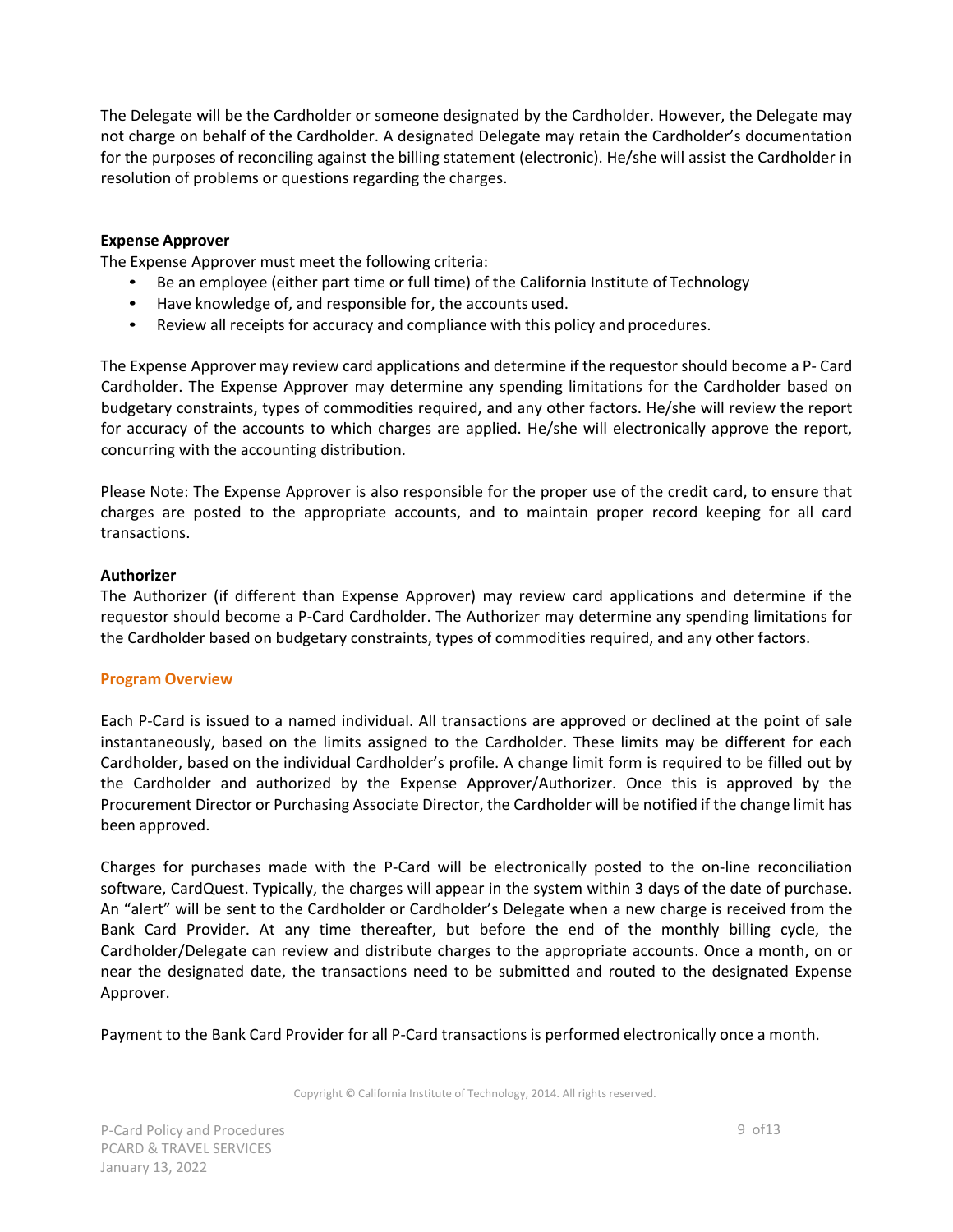#### **Transaction and Retention Documentation**

For all P-Card transactions, P-Card Office maintains the official record of the transaction. In the event of an audit, the P-Card Office may be contacted to provide documentation supporting the business purpose of any P-Card transaction under review.

#### **Transaction**

- Transactions must be entered into CardQuest to capture business purpose and other transaction details.
- An original receipt or equivalent documentation (see Acceptable Documentation list) is required for any/all transactions. All supporting documentation must be scanned into CardQuest
- A missing receipt form may be submitted in lieu of misplaced documentation. Only 4 missing receipt forms can be submitted within a six-month period
- Transactions must be approved by Expense Approver in CardQuest

#### **Record Retention Documentation**

- The merchant receipt (or equivalent documentation) must be scanned with each corresponding transaction into CardQuest. Receipts can be scanned or sent into CardQuest via:
	- o e-mail at [receipts@concur.com](mailto:receipts@concur.com)
	- o using the Concur mobile app
	- $\circ$  uploading them directly from the Cardholder's desktop to their Receipt Store or by clicking and dragging receipts into the Receipt Store
- All original **paper** receipts will need to be sent to P-Card group in a designated envelope. Per FAR Regulation 4.703 and FAR Regulation 4.704.

|  | <b>Acceptable documentation</b> |
|--|---------------------------------|
|--|---------------------------------|

| <b>Item</b>                  | Explanation                                                                                                                                                                                                                                                                    |
|------------------------------|--------------------------------------------------------------------------------------------------------------------------------------------------------------------------------------------------------------------------------------------------------------------------------|
| Cashier register<br>receipt  | Issued by a merchant showing where a purchase was made and also indicates what was<br>purchased, amount, and date.                                                                                                                                                             |
| Computer screen<br>printouts | Print out or screen shot from a computer of item(s) purchased.                                                                                                                                                                                                                 |
| Credit Card charge<br>slip   | Voucher printed after a credit card has been swiped. It indicates the details of the transaction<br>such as the time of the transaction, date, and location.                                                                                                                   |
| Invoice                      | Document relating to a sale transaction and indicates the products, quantities, and agreed<br>prices for products or services the merchant has provided the buyer                                                                                                              |
| Packing slip                 | Shipping documents that are attached with delivery packages that include details of the<br>package including, quantity, description, weight, and sufficient cost data of the contents.                                                                                         |
| Foreign receipt<br>addendum  | This addendum must be completed if the P-Card receipt/invoice is in a foreign language and<br>the vendor was unable to provide an English translated version. Due to audit and policy<br>compliance requirements, all purchasing card supporting documentation must be legible |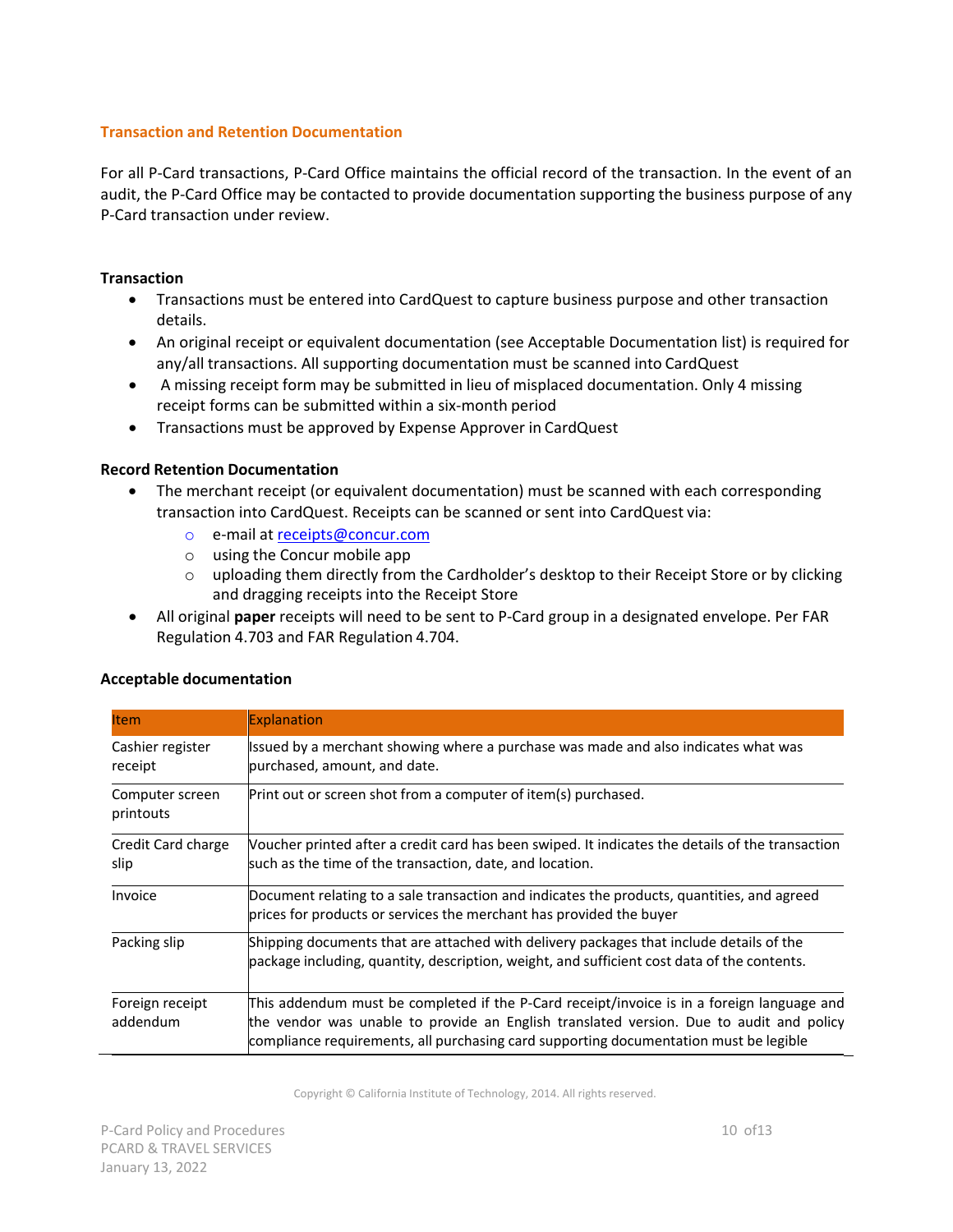#### **Application Process**

#### **Applying for a P-Card**

The Application form (with P-Card Policy Agreement) must be submitted for a credit card.

#### **Training**

Applicant must complete the required training applicable to P-Card use, prior to the issuance of a P-Card. Please refer to the Procurement website for available training sessions or e-mail [pcardservices@caltech.edu](mailto:pcardservices@caltech.edu) for more information.

#### **Transaction Documentation**

#### **Transaction Documentation**

It is the Cardholder's responsibility to gather and retain supporting documentation for P-Card purchases. This documentation will take the form of a merchant-produced document that contains detailed information regarding the transaction. This includes cash register receipts, charge slips, packing slips, invoices, and/or computer screen printouts (see Acceptable Documentation list).

#### **Bank Statements**

Account statements are generated monthly by the bank to the P-Card Manager and Cardholder when transactions occur within the billing cycle. Statements should be reviewed for transaction accuracy by the Cardholder. Statements can only be accessed electronically via the Bank Card Provider's online application.

#### **Sales Tax, Use Tax Accruals and Tax Exemption Certificate**

#### **Sales Tax**

If sales tax was paid to a merchant, the Cardholder/Delegate must indicate this in the sales tax box in the CardQuest system. Otherwise, use tax may be accrued to the transaction.

#### **Use Tax Accruals**

If no sales tax is paid, use tax will be accrued by the P-Card Administrator. Use Tax is determined by the item purchased and the PTA funding used. If the PTA is a non-taxable account, no use tax will be accrued. If the item is non-taxable please check off the *non*-*taxable* box in CardQuest.

#### **Request for Tax Exemption Certificate**

A merchant may request a tax exemption certificate from the Institute because of a P-Card transaction. The following procedure must be followed when a tax exemption certificate is required. Call the P-Card Manager at (626) 395-6257 or e-mail [pcardservices@caltech.edu](mailto:pcardservices@caltech.edu)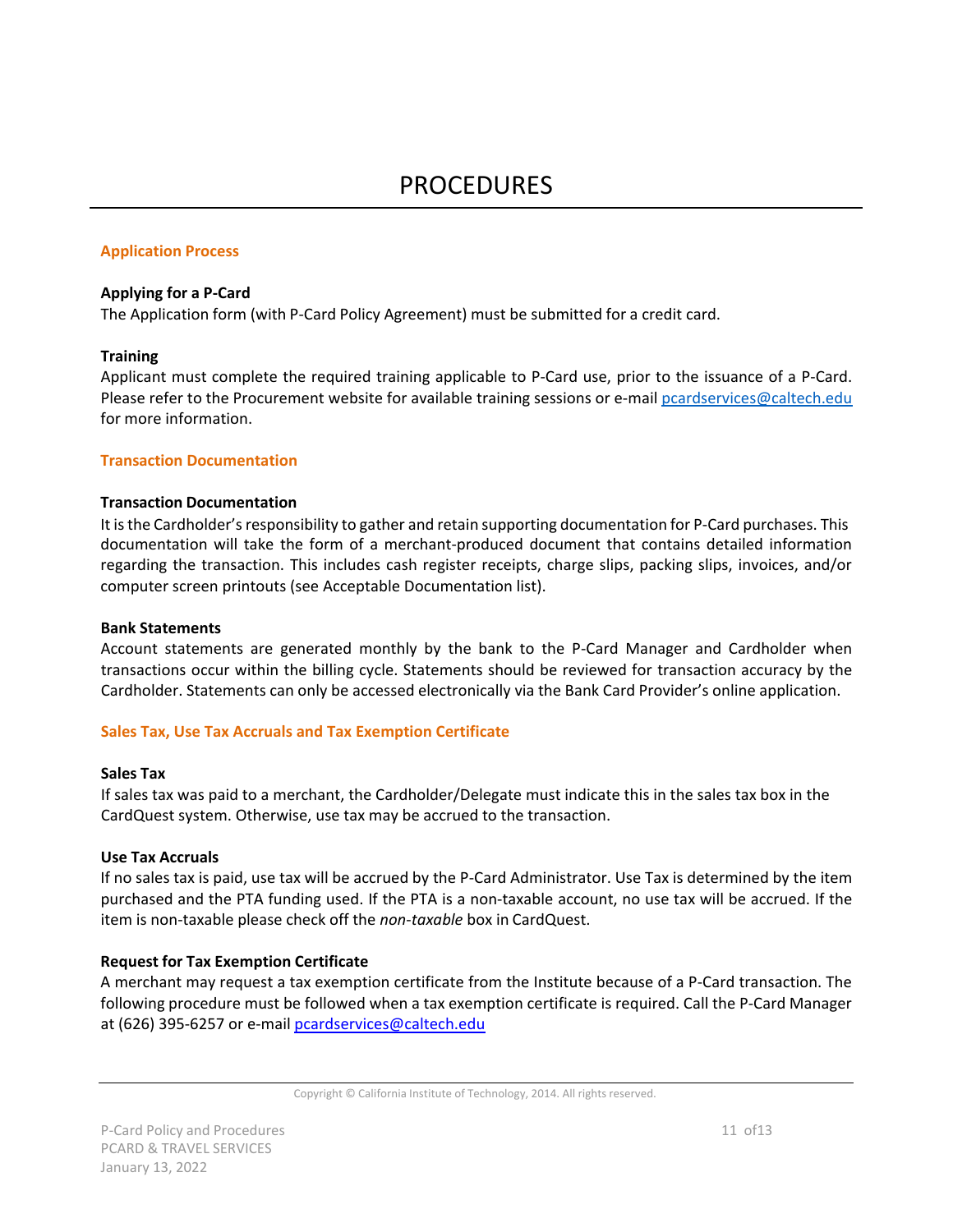The Caltech Purchasing Services Department is responsible for authorizing the use of the Institute's Sales and Use Tax Registration Number.

#### **Approval**

Transactions must be approved in CardQuest for appropriateness and policy compliance consistent with the Institute's policies.

Transactions must be approved in CardQuest within a reasonable amount of time from the designated P-Card reconciliation deadline. If an Expense Approver cannot approve (in a reasonable amount of time), please make arrangements to designate another Expense Approver or contact the P-Card Office for alternatives.

#### **Transaction Disputes**

A Cardholder may dispute a charge that appears on their monthly billing statement. If there is a charge not recognized by the Cardholder, or if a discrepancy cannot be resolved, the Cardholder may dispute the transaction via the Bank Card Provider's online application or may contact the P-Card Office for assistance.

All questioned items must be communicated to the P-Card Office within 60 days of the purchase. During the investigation, a provisional credit will be issued to the Cardholder's account for the amount questioned. When the Bank Card Provider has completed the investigation, the Cardholder will be notified of the resolution. If the dispute is not settled in favor of the Cardholder, the account will be charged for the disputed transaction amount.

The Cardholder can mark a transaction as a disputed item within CardQuest.

#### **Lost, Stolen or Fraudulent Used Cards**

It is the Cardholder's responsibility to report the loss of the card immediately to the Bank Card Provider and to the P-Card Office. Bank Card Provider representatives are available 24 hours a day, 7 days a week. When reporting a lost and stolen card, the Cardholder must tell the representative the call is regarding the Caltech P-Card. The Cardholder will receive a Statement of Fraud form which must be signed and returned to the Bank Card Provider. If the signed Statement of Fraud is not received by the Bank Card Provider, the charges will be rebilled to the account.

Cardholders have 60 days to report fraudulent charges.

REPORT LOST OR STOLEN CARD TO: (800) 344-5696

After reporting a lost or stolen card to the Bank Card Provider, the Cardholder must also immediately report the loss to the P-Card Program Manager, (626) 395-6257 or e-mail pcardservices@caltech.edu

The Cardholder is liable for all unauthorized use of the card until the Bank Card Provider is notified of the lost or stolen card. The liability will not be greater than \$50.